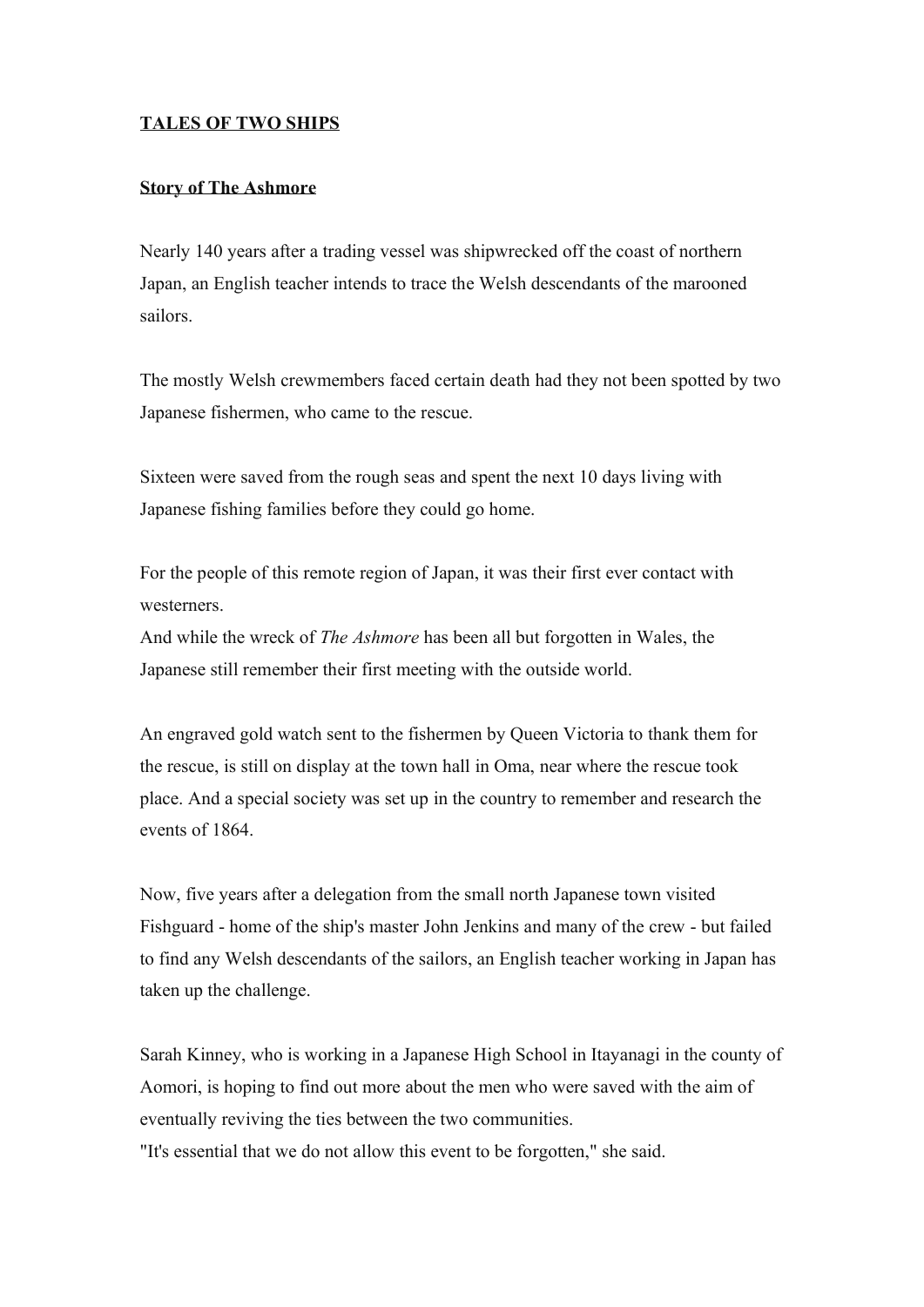"The event of the shipwreck is pretty well remembered here. However, many have failed in their attempts to find more information or establishing relations in order to educate another generation.

"Aomori is a very isolated part of Japan and life here is very different to that of Tokyo, for example.

"Foreigners are few and far between and I can imagine what those British fishermen's encounter with the Japanese was like - even now.

"I still remain a novelty here in my community and wherever I travel in Northern Japan because I'm British.

"I want people to remember that the British were here long before I was."

The 473-tonne trading vessel The Ashmore left Liverpool for the Far East on April 19, 1862.

Although she belonged to a Bristol company, her master John Jenkins and most of her crew were from Fishguard.

In November 1864, on her way from Yokohama to Hakodate, she sank in rough seas near Oma, on the northern most coast of the main Japanese island. Although 16 of the crew were rescued from the water by Japanese fishermen, another two died and one was never found.

Shipping records show that among those rescued were Thomas Llewellyn, Benjamin Holyfield and David Rice from Fishguard, Aaron Pryce and William Davies from Anglesey and Llewellyn Jones and John Davies from Cardigan.

In 1998 the mayor of Oma and a delegation of 12, including descendants of the rescuers, visited Fishguard for the first time.

Fishguard councillor Alwyn Luke, who as chairman of the council in 1998 had welcomed the delegation, said yesterday he hoped the new search for information would have better luck than earlier attempts.

"It's a remarkable story and it was disappointing that we could not find any descendants of the crew at the time of the visit," he said.